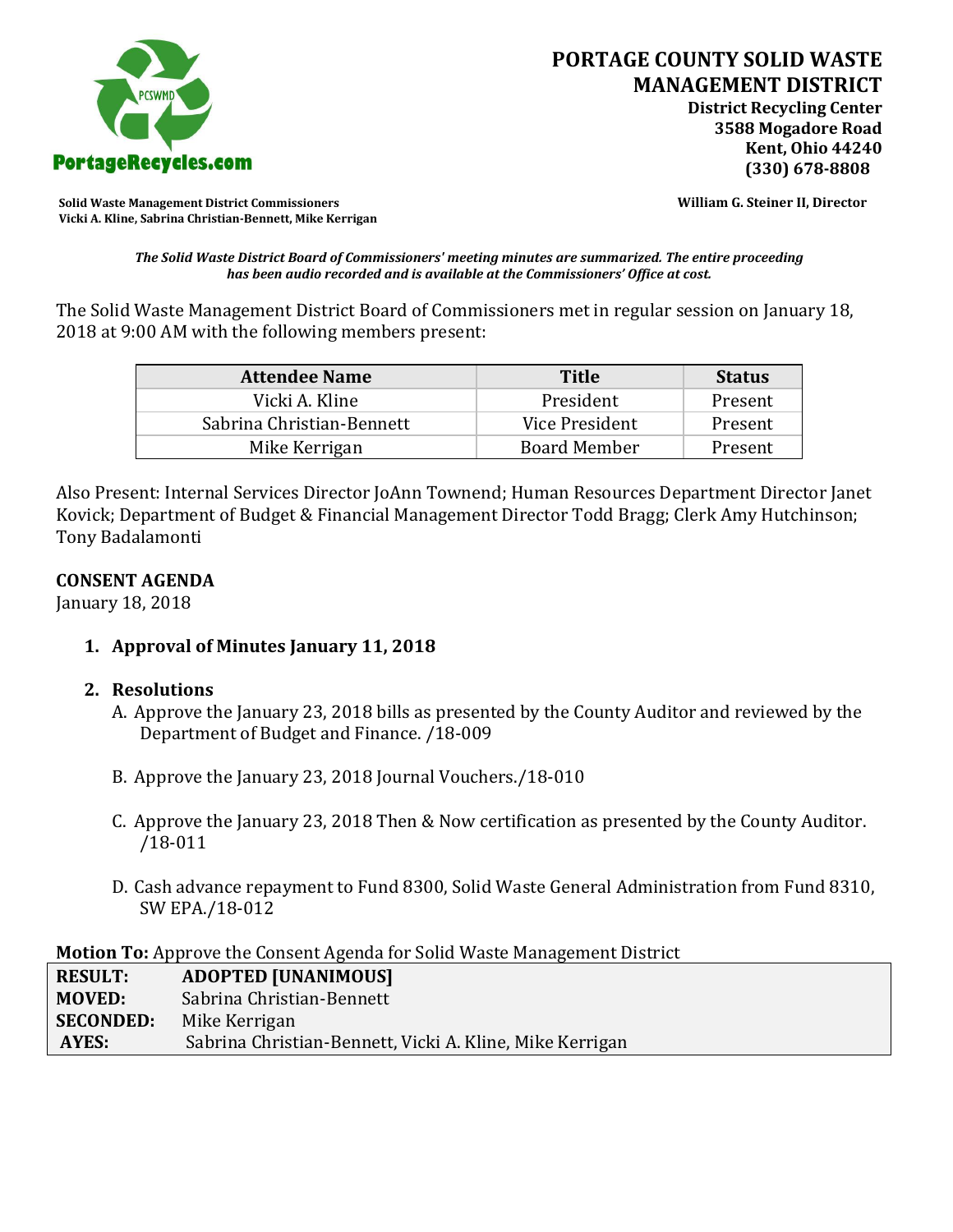# **RESOLUTION NO. 18-009 - RE: BILLS APPROVED AND CERTIFIED TO THE PORTAGE COUNTY AUDITOR FOR PAYMENT.**

It was moved by Sabrina Christian-Bennett, seconded by Mike Kerrigan that the following resolution be adopted:

- **RESOLVED,** that the bills were approved and certified to the County Auditor for payment, contingent upon the review of the Portage County Department of Budget and Financial Management, Department of Internal Services or other designee on January 23, 2018 in the total payment amount of **\$14,712.02 for Funds 8300-8399** as set forth in the Accounts Payable Warrant Report on file in the office of the Portage County Auditor; and be it further
- **RESOLVED,** that the District Board of Commissioners finds and determines that all formal actions of this Board concerning and relating to the adoption of this resolution were taken in an open meeting of this Board and that all deliberations of this Board that resulted in those formal actions were in meeting open to the public in compliance with the law including Section 121.22 of the Ohio Revised Code.

Roll call vote as follows:

Vicki A. Kline, Yea; Sabrina Christian-Bennett, Yea; Mike Kerrigan, Yea;

**RESOLUTION NO. 18-010 - RE: APPROVAL OF JOURNAL VOUCHERS/ENTRIES.**

It was moved by Sabrina Christian-Bennett, seconded by Mike Kerrigan that the following Resolution be adopted:

**WHEREAS,** the Ohio Revised Code requires that warrants be approved by the District Board of Commissioners for the Portage County Solid Waste Management District prior to their issuance, and **WHEREAS,** there are other similar financial transactions defined as journal vouchers/entries that are dissimilar in that they are used to pay for charges for services from one county department and/or fund to another department and/or fund and thus are processed in lieu of issuing a warrant, and **WHEREAS,** the Journal Vouchers/Entries are submitted by the Solid Waste Management District Director for review by the District Board of Commissioners; now therefore be it

| 01/23/18 | 311 | \$6,299.10 |
|----------|-----|------------|
| 01/23/18 | 423 | 557.19     |
|          |     |            |
| Total    |     | \$6,856.29 |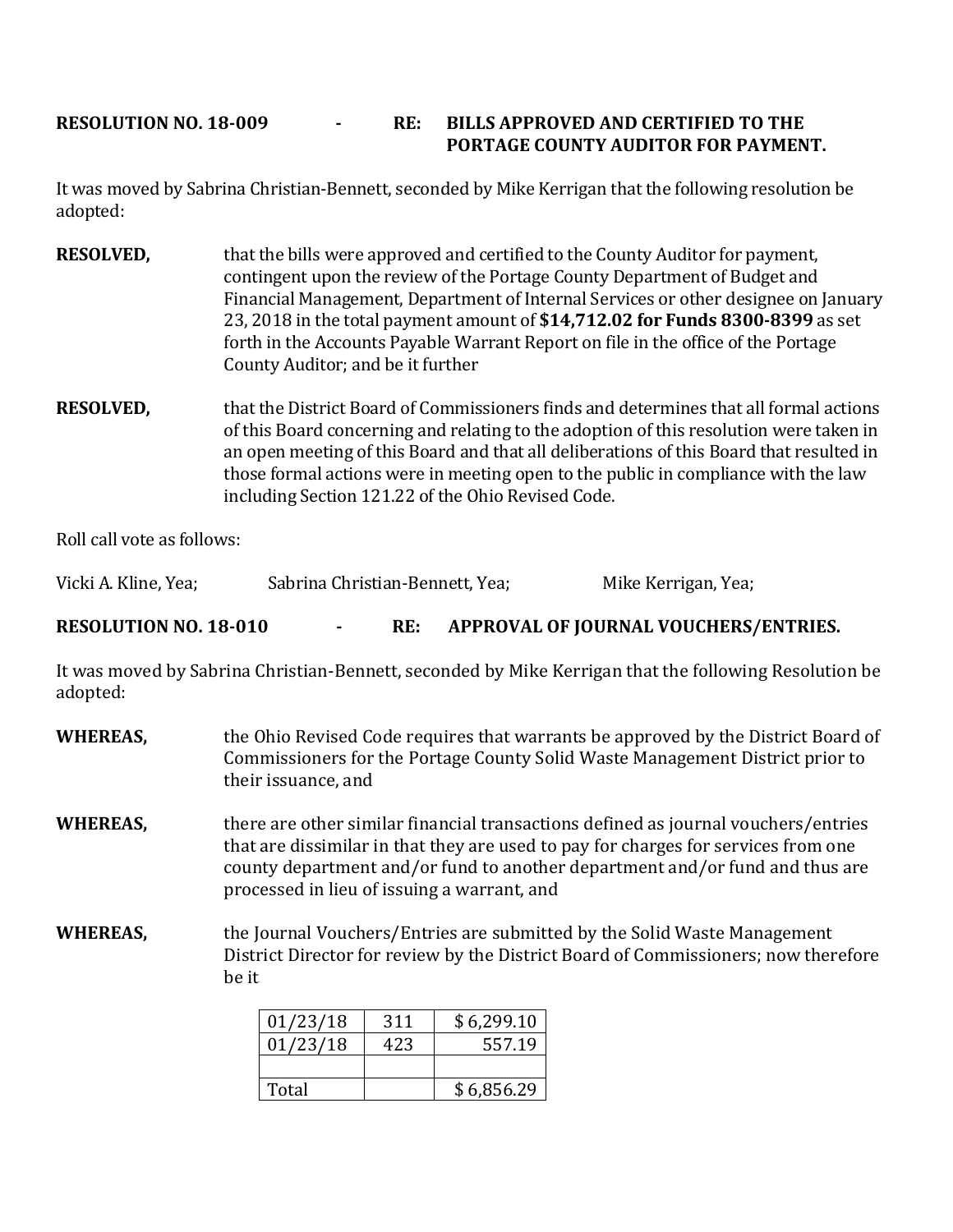| <b>RESOLVED,</b> | that the District Board of Commissioners approves the attached Journal<br>Vouchers/Entries, and be it further                                                                                                                                                                                                                                                                                                          |
|------------------|------------------------------------------------------------------------------------------------------------------------------------------------------------------------------------------------------------------------------------------------------------------------------------------------------------------------------------------------------------------------------------------------------------------------|
| <b>RESOLVED,</b> | that the District Board of Commissioners finds and determines that all formal<br>actions of this Board concerning and relating to the adoption of this resolution<br>were taken in an open meeting of this Board and that all deliberations of this<br>Board that resulted in those formal actions were in meeting open to the public in<br>compliance with the law including Section 121.22 of the Ohio Revised Code. |

Roll call vote as follows:

| Vicki A. Kline, Yea;         | Sabrina Christian-Bennett, Yea; |     | Mike Kerrigan, Yea;                                              |
|------------------------------|---------------------------------|-----|------------------------------------------------------------------|
| <b>RESOLUTION NO. 18-011</b> | $\sim$                          | RE: | ACCEPTANCE OF THEN AND NOW CERTIFICATIONS<br><b>FOR PAYMENT.</b> |

It was moved by Sabrina Christian-Bennett, seconded by Mike Kerrigan that the following resolution be adopted:

| <b>WHEREAS,</b>  | Ohio Revised Code Section 5705.41 (D)(1) authorizes the expenditure of moneys,<br>provided a certificate of the County Auditor is supplied stating that there was at the<br>time of the making of such contract or order and at the time of the execution of such<br>certificate a sufficient sum appropriated for the purpose of such contract and in the<br>treasury or in process of collection to the credit of an appropriate fund free from any<br>previous encumbrances (Then and Now Certification), and |
|------------------|------------------------------------------------------------------------------------------------------------------------------------------------------------------------------------------------------------------------------------------------------------------------------------------------------------------------------------------------------------------------------------------------------------------------------------------------------------------------------------------------------------------|
| <b>WHEREAS,</b>  | the Then and Now Certification is recommended by the State Auditor's Office, the<br>Portage County Auditor's Office, and the Portage County Prosecutor's Office, and                                                                                                                                                                                                                                                                                                                                             |
| <b>WHEREAS,</b>  | a listing of expenditures, attached hereto as Exhibit "A" and incorporated herein by<br>reference, has been certified by the County Auditor according to Ohio Revised Code<br>section 5705.41 (D)(1); now therefore be it                                                                                                                                                                                                                                                                                        |
| <b>RESOLVED,</b> | that the expenditures listed herein are properly certified by the County Auditor in<br>the amount of \$3,388.12 dated January 23, 2018 as set forth in Exhibit "A" shall be<br>paid; and be it further                                                                                                                                                                                                                                                                                                           |
| <b>RESOLVED,</b> | that the District Board of Commissioners finds and determines that all formal actions<br>of this Board concerning and relating to the adoption of this resolution were taken in<br>an open meeting of this Board and that all deliberations of this Board that resulted in<br>those formal actions were in meeting open to the public in compliance with the law<br>including Section 121.22 of the Ohio Revised Code.                                                                                           |

Roll call vote as follows: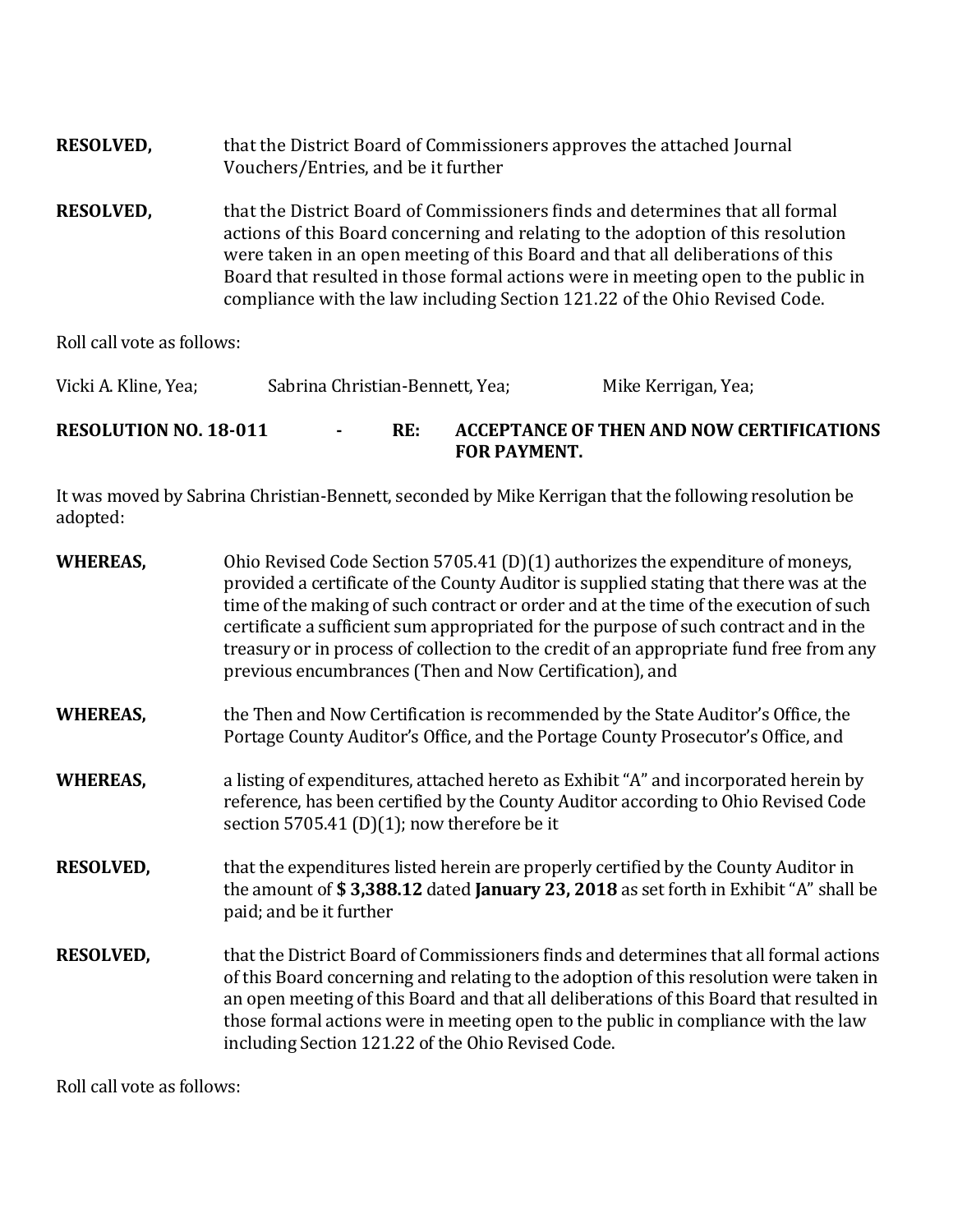Vicki A. Kline, Yea; Sabrina Christian-Bennett, Yea; Mike Kerrigan, Yea;

### **RESOLUTION NO. 18-012 - RE: CASH ADVANCE REPAYMENT TO FUND 8300, SOLID WASTE GENERAL ADMINISTRA FROM FUND 8310, SW EPA.**

It was moved by Sabrina Christian-Bennett, seconded by Mike Kerrigan that the following resolution be adopted:

- **WHEREAS,** Resolution 16-115 advanced \$86,295.47 to Fund 8310, SW EPA, and reimbursement has been received; now therefore be it
- **RESOLVED,** that the following cash advance repayment shall be made in the amount of \$86,295.47; as recommended by the Director of Budget and Financial Management;

#### **FROM:**

FUND 8310 SW EPA ORGCODE- 83109019 Debit Expense Account Object - 921000 - Advances-Out Returns  $$86,295.47$ 

## **TO:**

FUND 8300 SOLID WASTE GENERAL ADMISTRA ORGCODE - 83009012 Credit Revenue Account Revenue Source 291000 - Advances-In Returns \$86,295.47

and be it further;

- **RESOLVED,** that the County Auditor is hereby requested to make said cash advance return by Journal Entry, and that a certified copy of this resolution be filed with the Portage County Auditor, Portage County Solid Waste Management District and the Department of Budget & Financial Management; and be it further
- **RESOLVED,** that the Board of District Commissioners finds and determines that all formal actions of this Board concerning and relating to the adoption of this resolution were taken in an open meeting of this Board and that all deliberations of this Board that resulted in those formal actions were in meeting open to the public in compliance with the law including Section 121.22 of the Ohio Revised Code.

Roll call vote as follows:

| Vicki A. Kline, Yea; | Sabrina Christian-Bennett, Yea; | Mike Kerrigan, Yea; |
|----------------------|---------------------------------|---------------------|
|                      |                                 |                     |